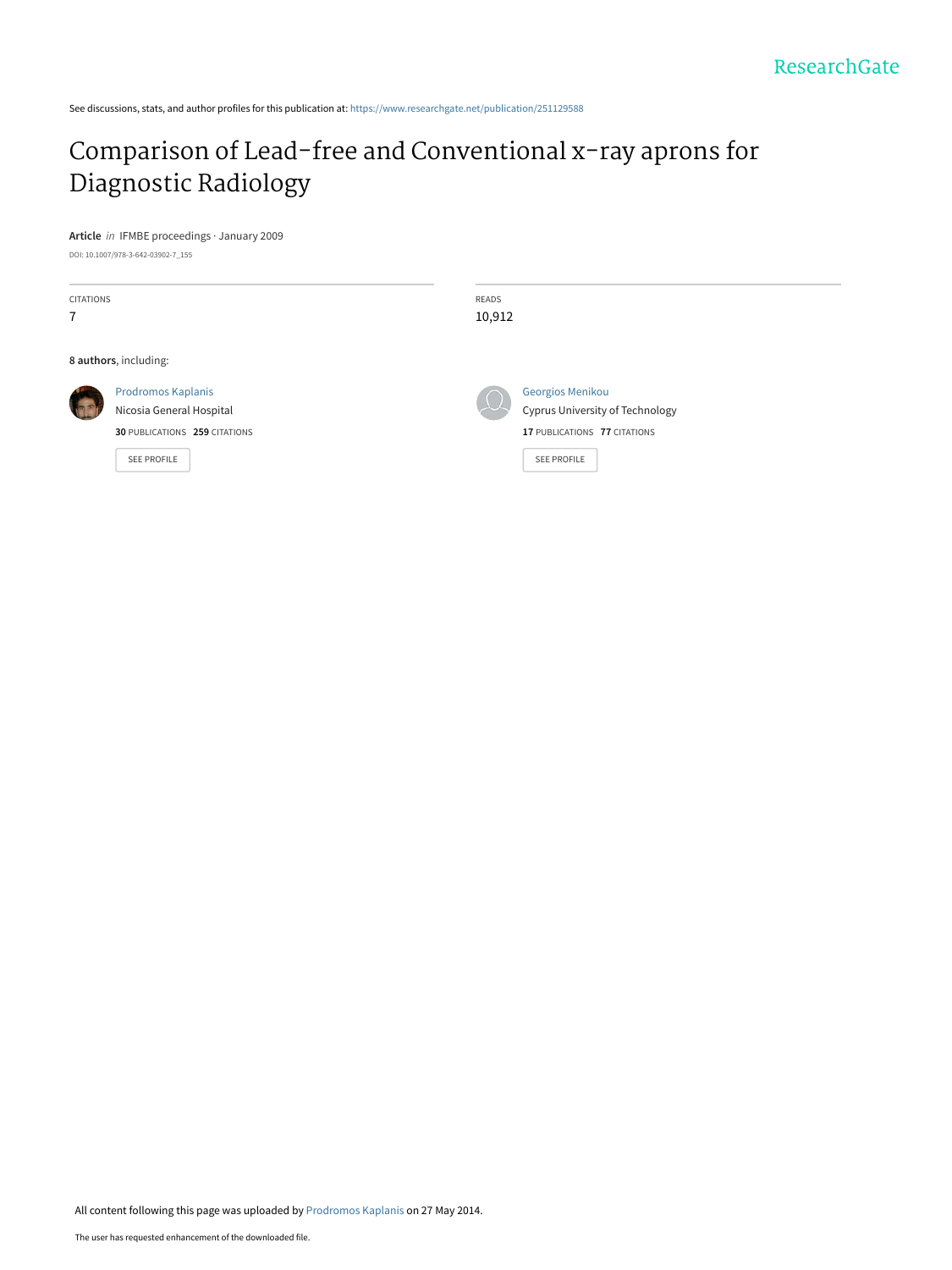#### **Comparison of Lead-free and Conventional x-ray aprons for Diagnostic Radiology**

N. Papadopoulos, C. Papaefstathiou, P.A. Kaplanis, G. Menikou, G. Kokona, D. Kaolis, C. Yiannakkaras and S. Christofides

Medical Physics Department/Nicosia General Hospital, Nicosia, Cyprus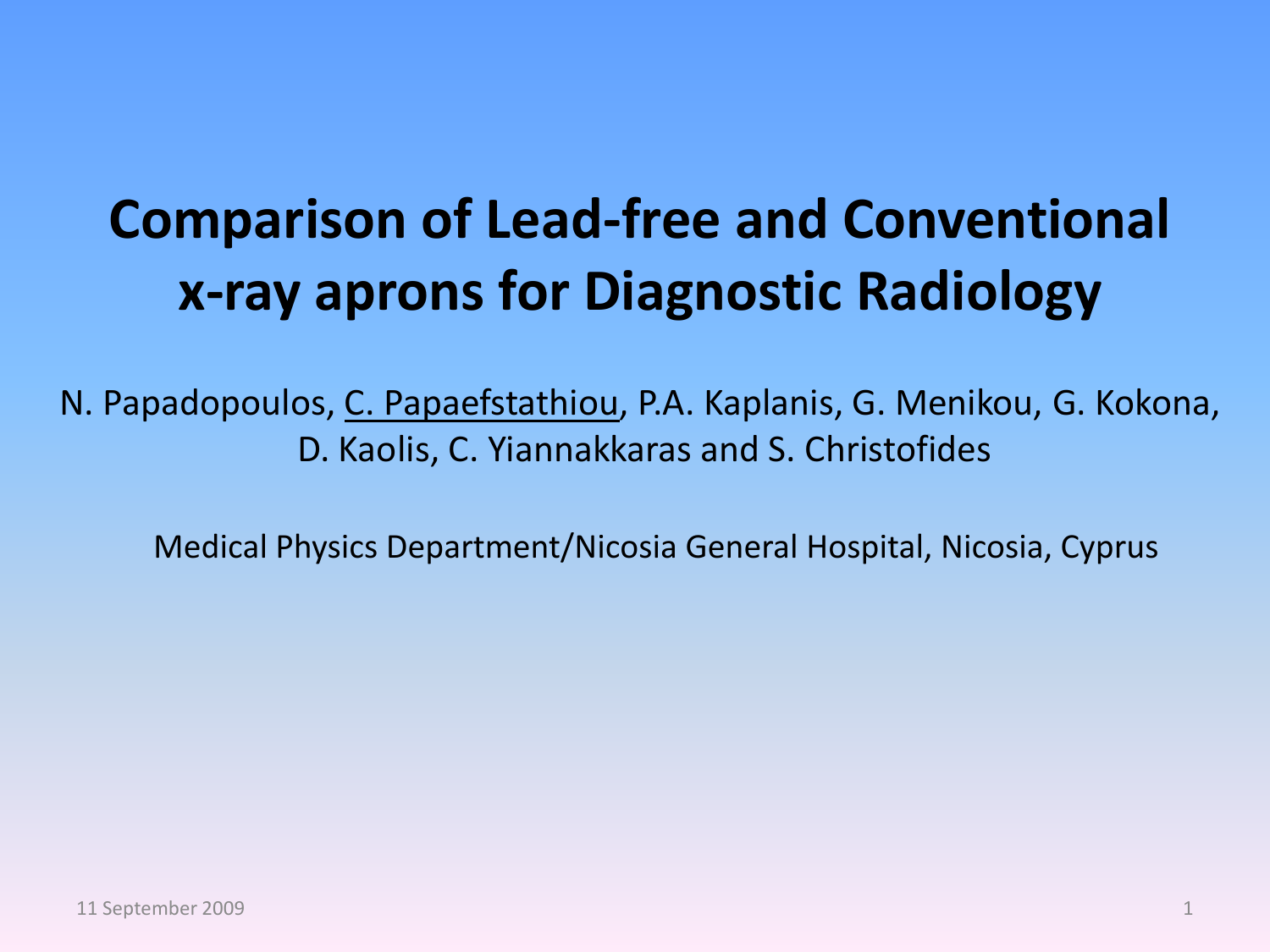## Introduction

- Lead is considered to be the most suitable material for protection against x-ray exposure due to its high mass attenuation coefficient for a wide energy range.
- It is the only element that has been used for the production of x-ray aprons worn by Radiation Personnel.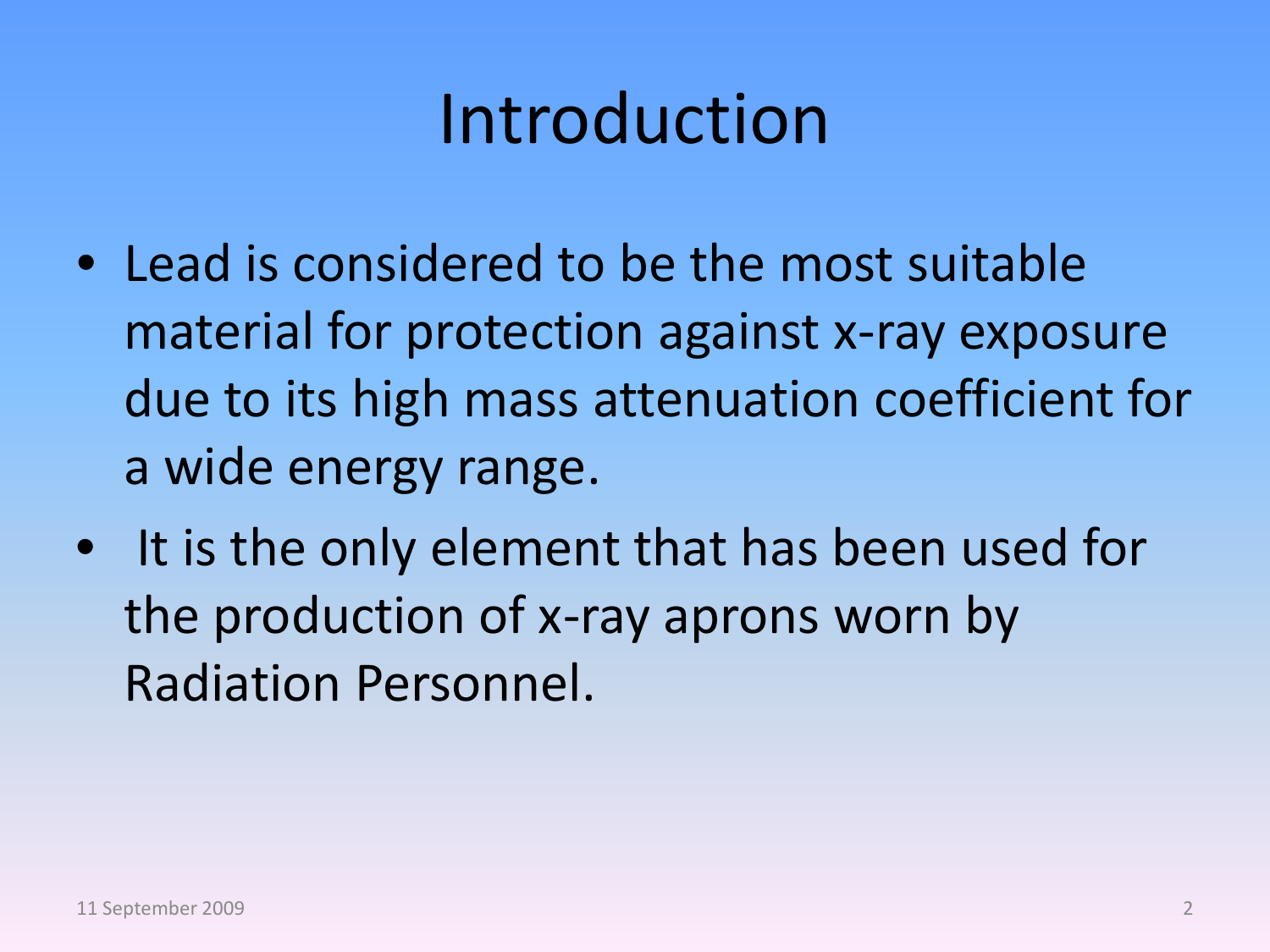### Introduction -2

There is need for alternatives to lead x-ray aprons as:

1. The weight of lead aprons often causes discomfort and fatigue during prolonged examinations.

2. They are associated with cervical/lumbar spine and other neurological health problems.

3. Lead is considered a hazardous material.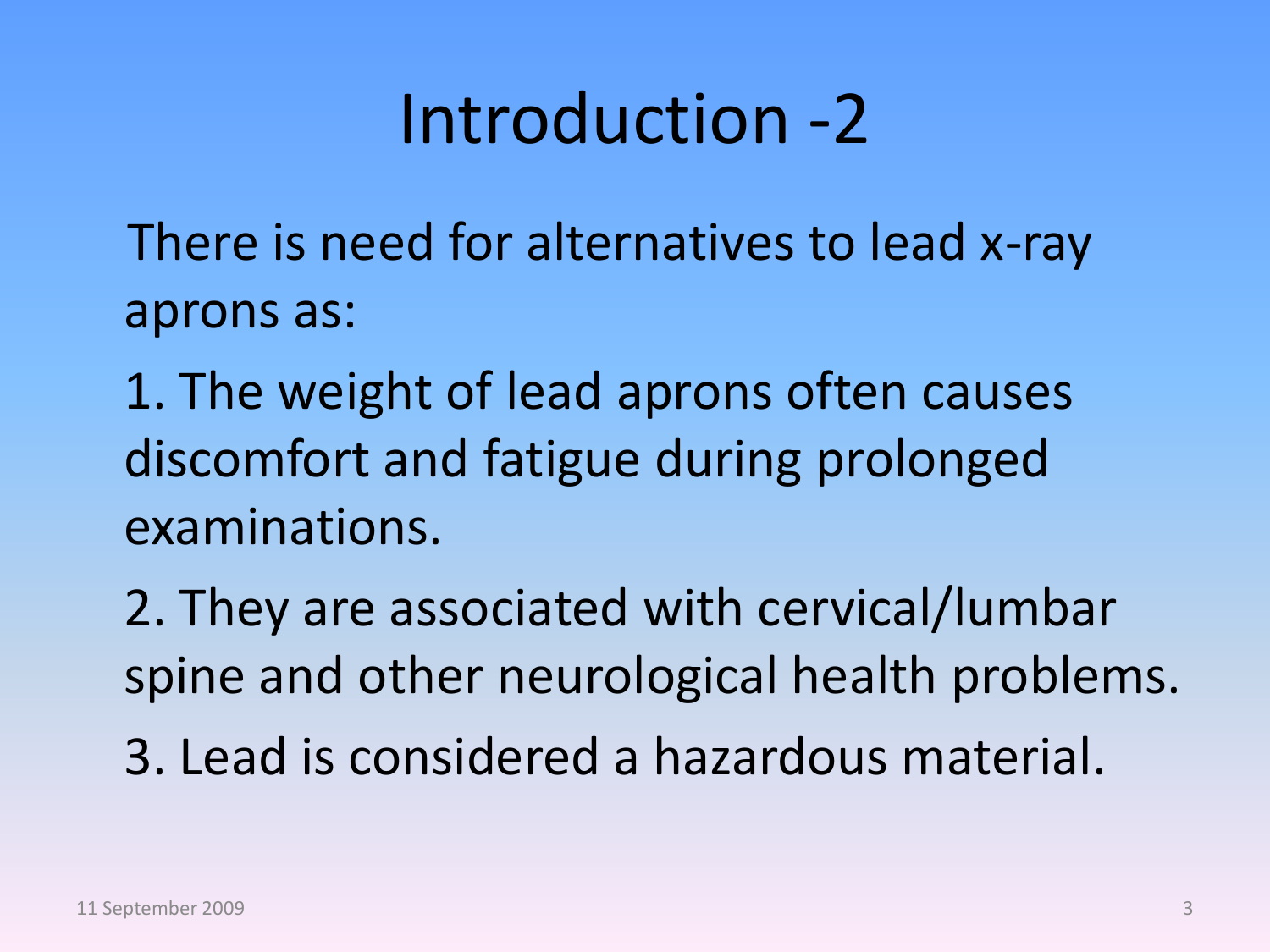## Introduction -3

- Lightweight environmentally friendly composite materials have been in the production of the so called "lead-free" aprons.
- Tin (Sn50), antimony (Sb51), or tungsten (W74) are some of the materials used.
- The evaluation of the protective effects of lead- free materials are stated at a single value of the tube voltage and not for the complete diagnostic energy range.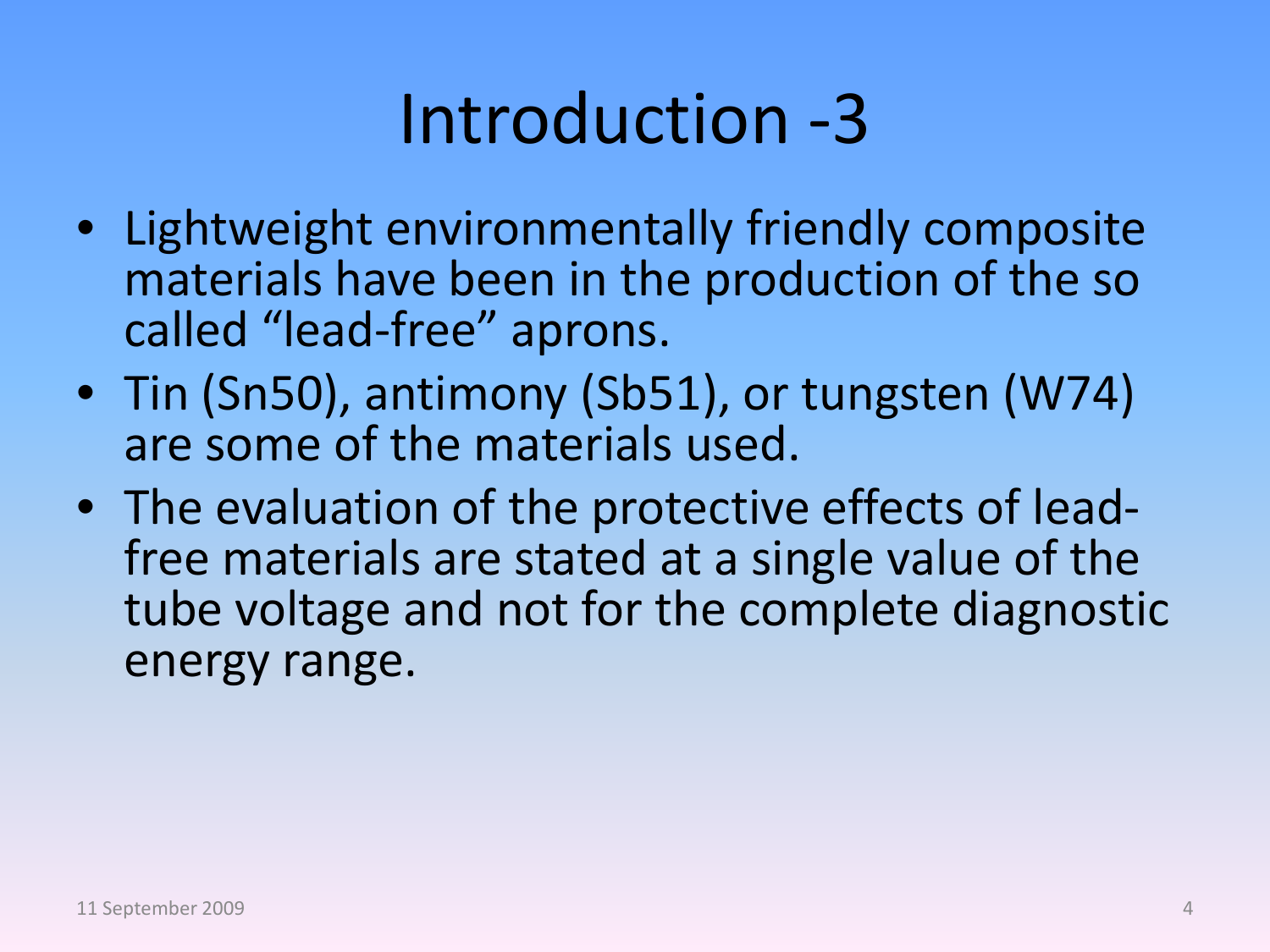#### Introduction -4

The Medical Physics Department of Nicosia General Hospital carried out a study to evaluate whether lead-free aprons are as effective as conventional lead aprons.

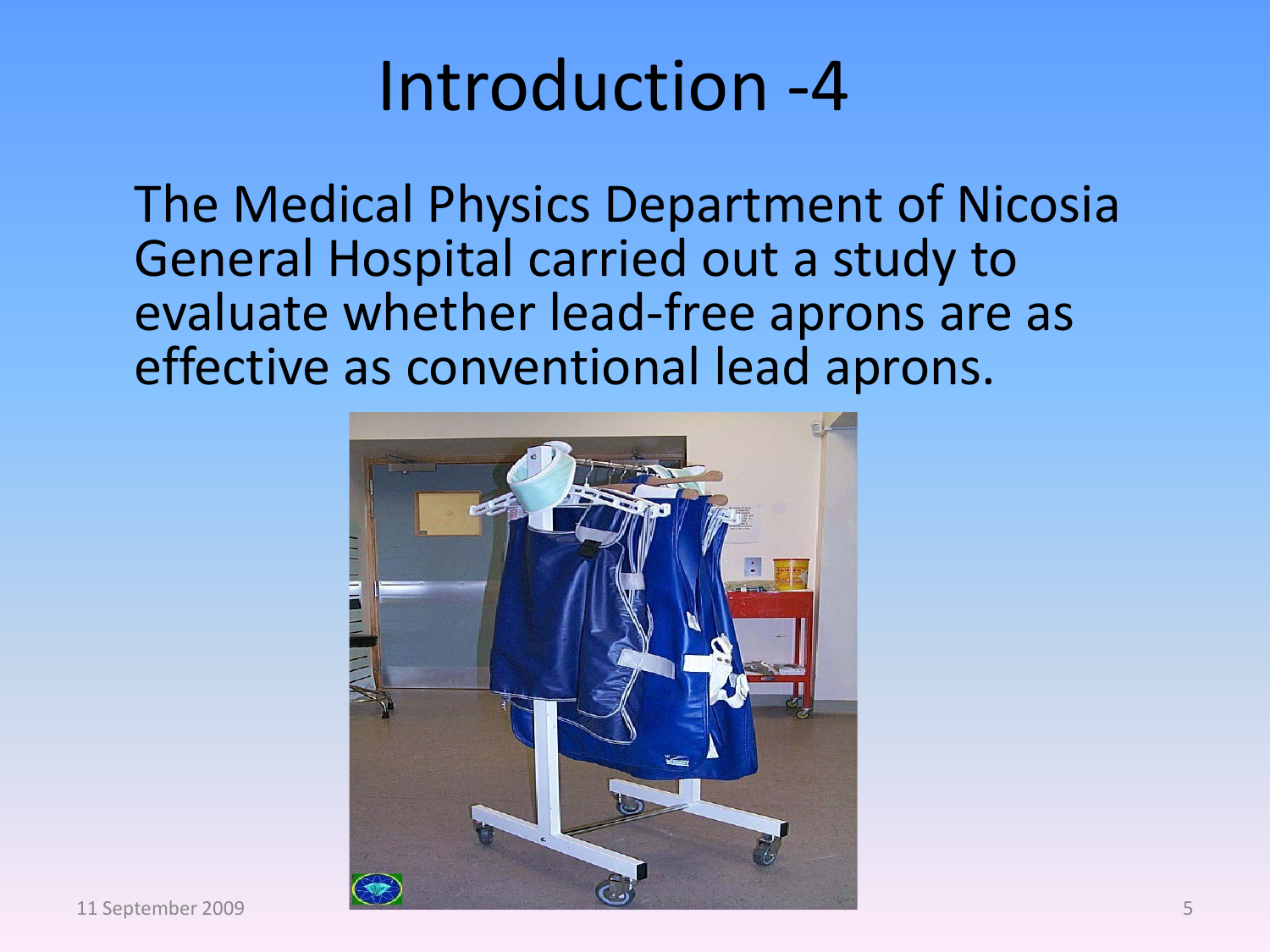#### Materials and Methods

- Lead aprons of 0.5/0.25 mm thickness and lead-free aprons with the same lead equivalence were compared.
- A series of transmission measurements over the diagnostic energy range (60-120 kVp) were performed on each apron.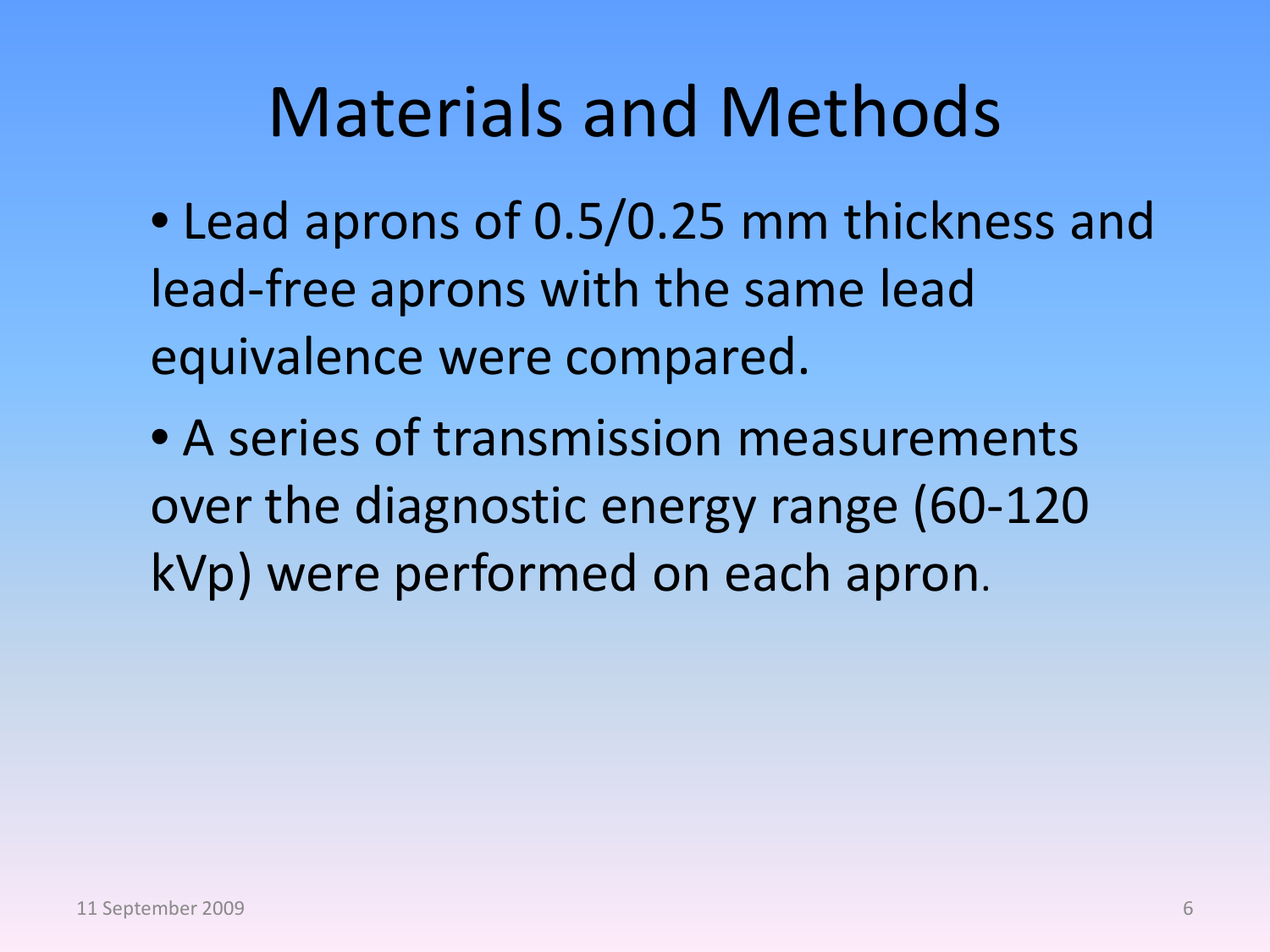#### Materials and Methods -2

• Broad beam geometry instead of narrow beam was used to include the contribution of secondary radiation (scattered and fluorescent).

• Lead-free materials with atomic numbers below 60 generate significant amount of fluorescent radiation.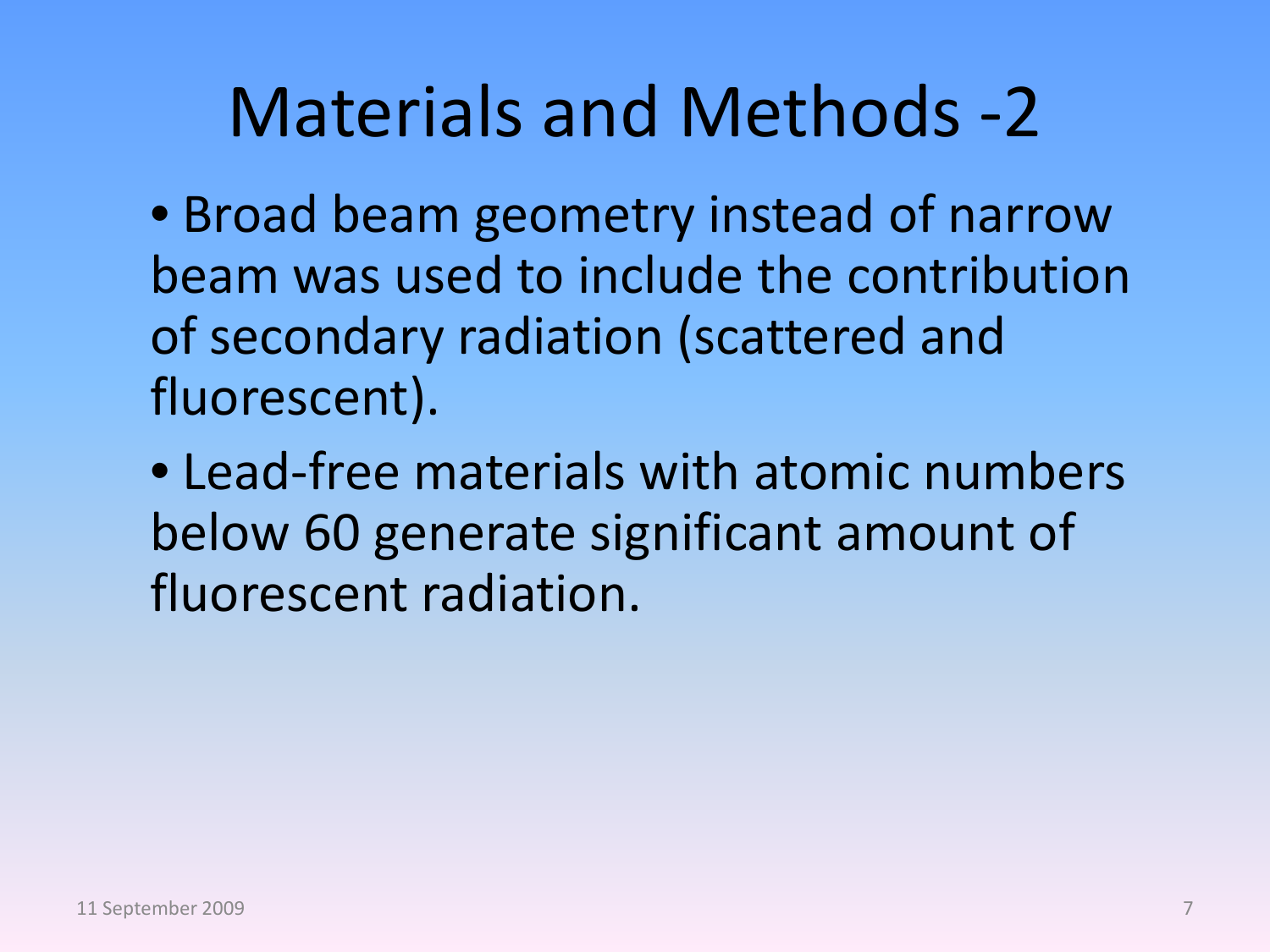## Materials and Methods -3

• A fluoroscopic x-ray system (Model Mecall Superix 180N).

• A 30x30x20 cm water phantom was used to simulate an overweight patient and a field size of 30x30 cm.

• Exposure measurements were recorded with a calibrated Radcal 2026C electrometer plus 180cc ionization chamber.

• The effective attenuation of both conventional lead and lead-free aprons was calculated across the diagnostic energy range.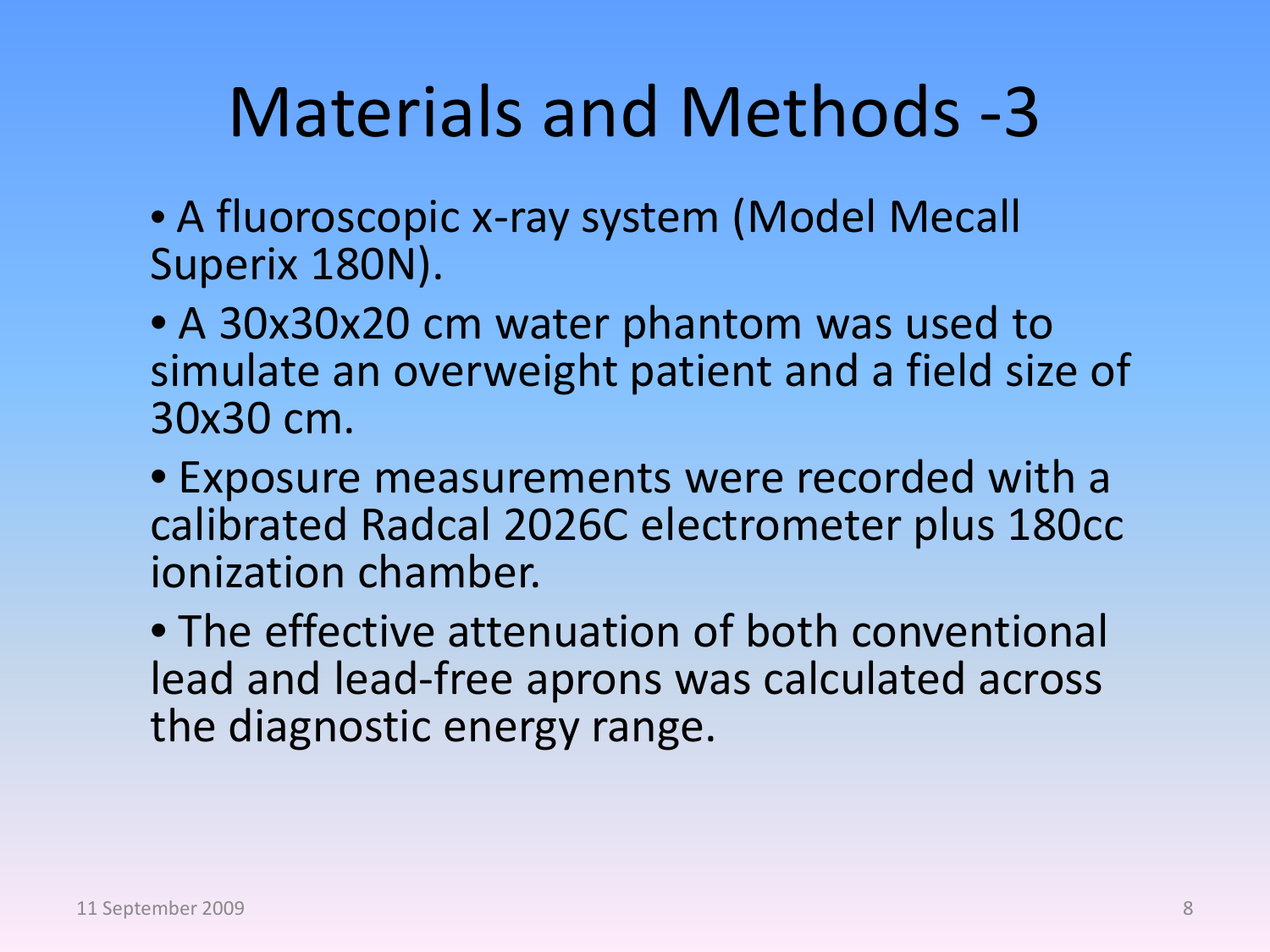# Materials and Methods -4 Experiment Set-Up:

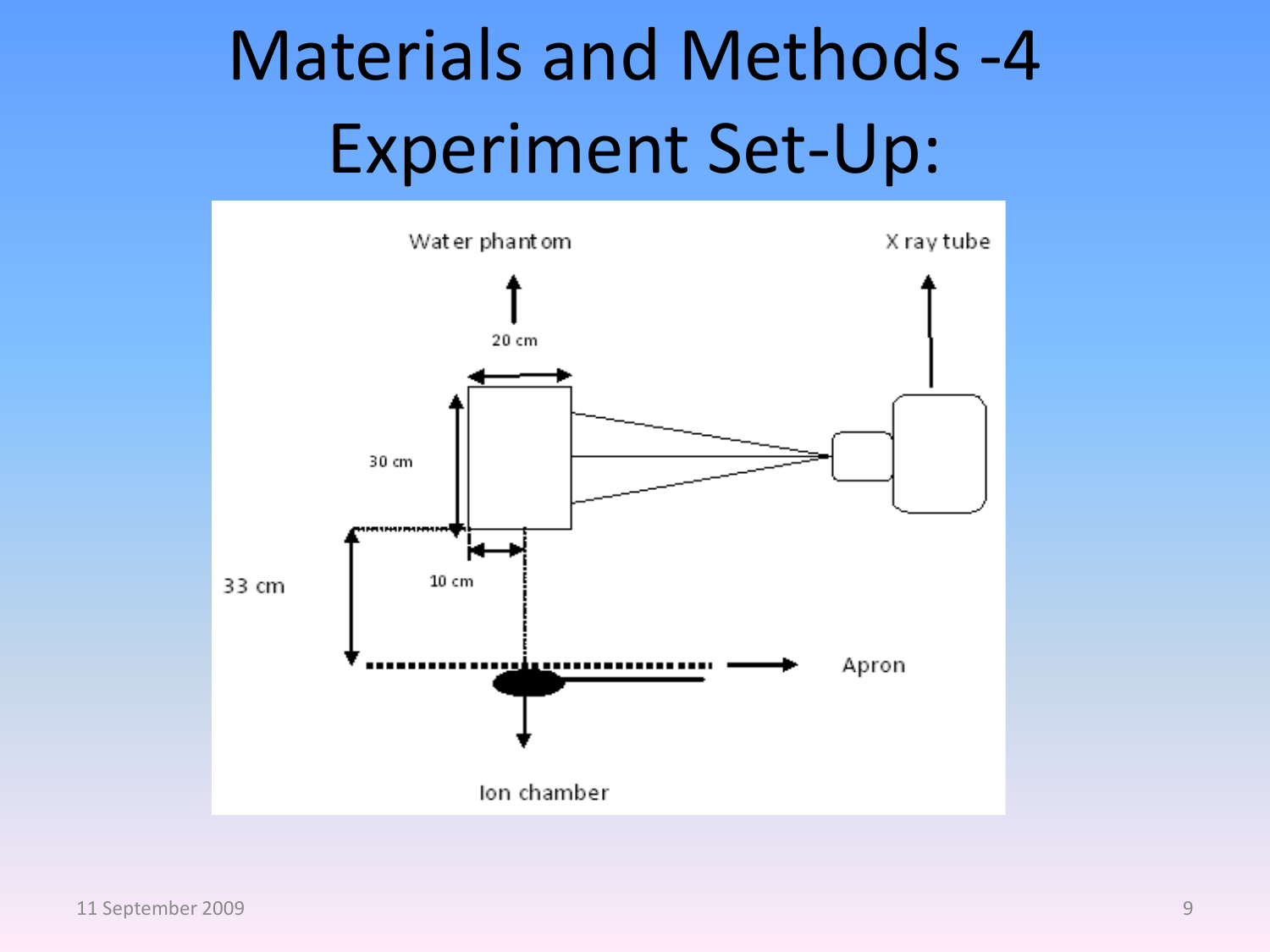#### Results

#### Attenuation at different beam qualities for scattered x-rays

| <b>Apron Brand</b> | <b>Attenuation (%)</b> |      |                |      | <b>Average Attenuation (%)</b> |
|--------------------|------------------------|------|----------------|------|--------------------------------|
| kVp                | 60                     | 80   | 100            | 120  |                                |
| HVL (mmAl)         | 2.5                    | 3    | $\overline{4}$ | 5    |                                |
| Lead-free 1        | 99.3                   | 98.0 | 96.3           | 94.7 | 97.1                           |
| Lead-free 2        | 99.3                   | 98.1 | 96.5           | 94.8 | 97.2                           |
| Lead-free 3        | 99.5                   | 98.7 | 97.3           | 95.7 | 97.8                           |
| Lead-free 4        | 99.4                   | 98.4 | 97.0           | 95.4 | 97.6                           |
| Lead-free 5        | 95.3                   | 89.6 | 84.2           | 79.6 | 87.2                           |
| Conventional       | 100                    | 99.2 | 97.8           | 96.4 | 98.4                           |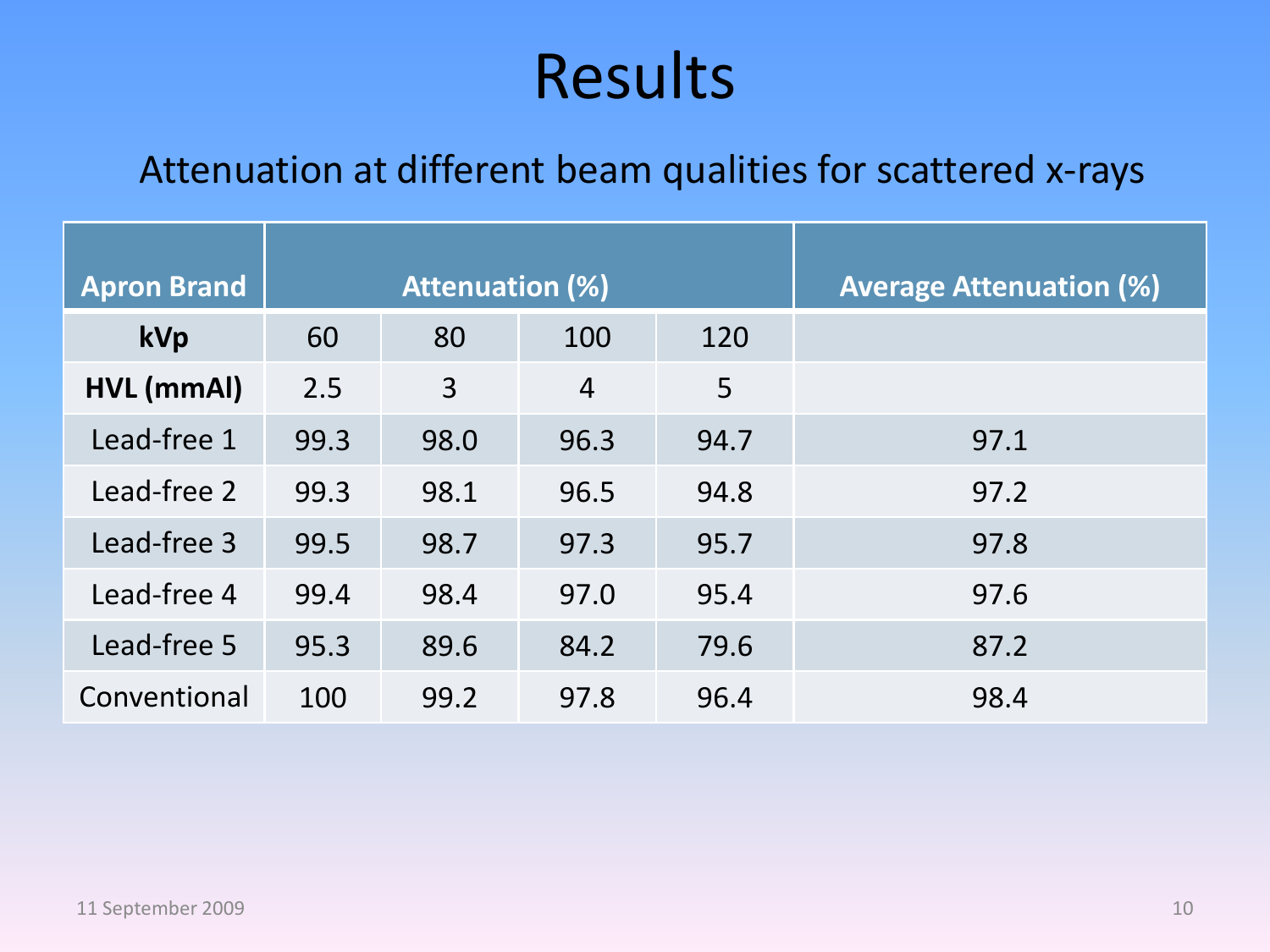#### Results -2

#### Average attenuation over weight for lead-free aprons

| <b>Apron Brand</b> | <b>Average Attenuation</b><br>(%)/weight (kg) |
|--------------------|-----------------------------------------------|
| Lead-free 1        | 22.1                                          |
| Lead-free 2        | 22.1                                          |
| Lead-free 3        | 25.1                                          |
| Lead-free 4        | 24.4                                          |
| Lead-free 5        | 21.8                                          |
|                    |                                               |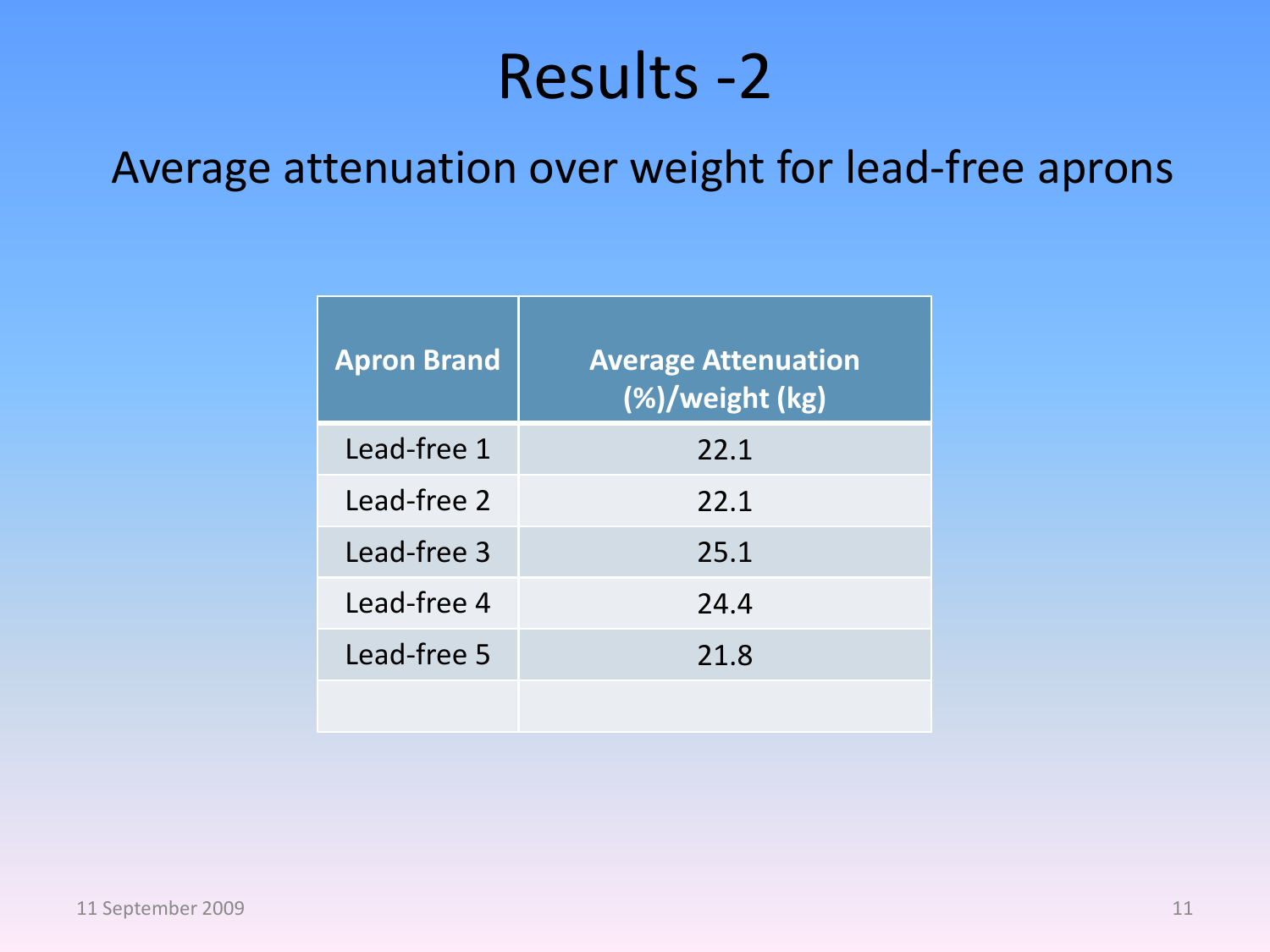## Conclusions

- 1. None of the lead-free aprons provide lead equivalency (LE) of 0.5mm as stated by their manufacturers.
- 2. Lead -free aprons with the same weight, exhibit different levels of attenuation at the same beam quality.
	- The attenuation effect of each constituent material varies significantly with energy.
	- It is impossible for the manufacturers to state lead equivalency across the entire diagnostic energy range.
- 3. Materials with high atomic numbers and low densities provide the best attenuation.